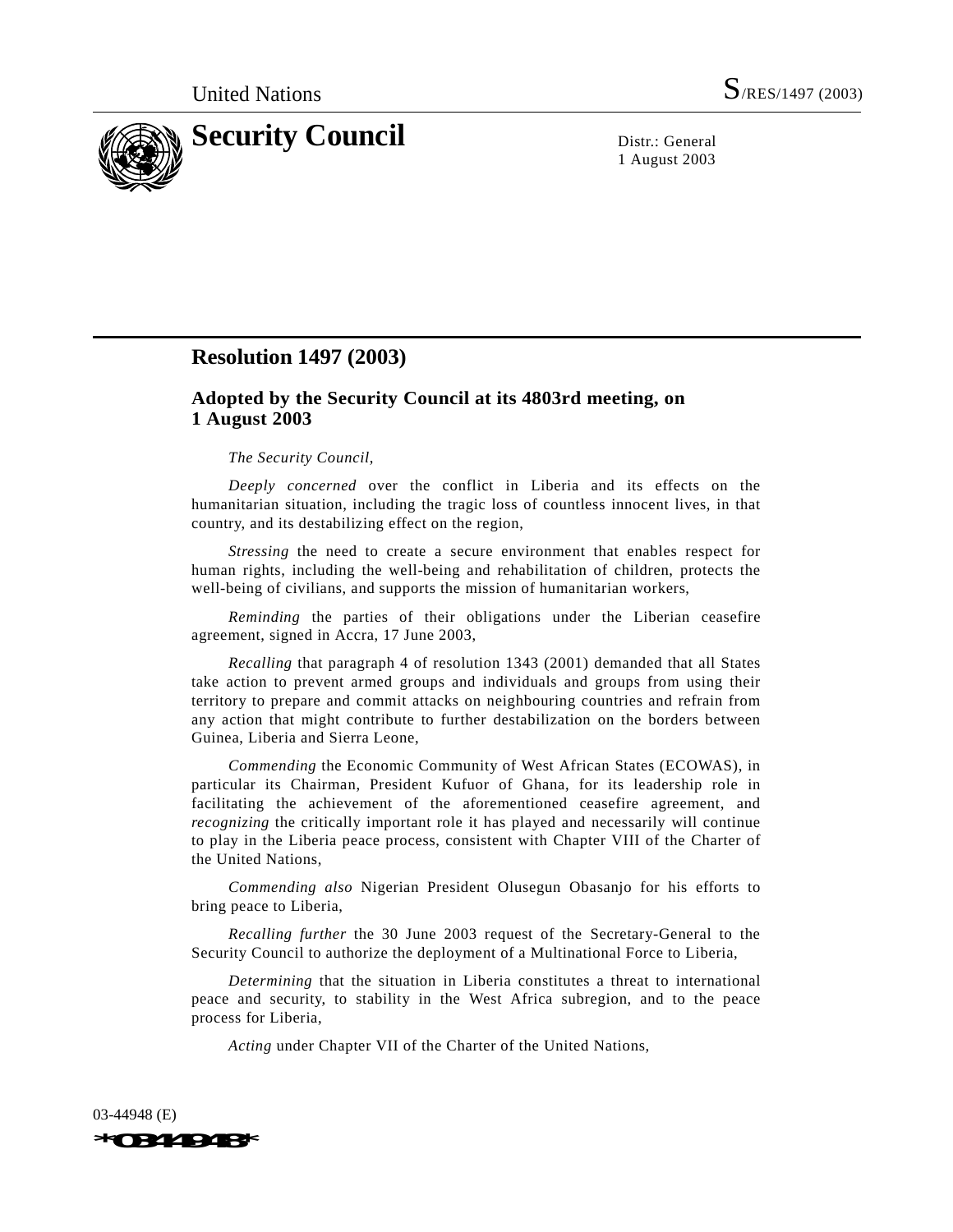1. *Authorizes* Member States to establish a Multinational Force in Liberia to support the implementation of the 17 June 2003 ceasefire agreement, including establishing conditions for initial stages of disarmament, demobilization and reintegration activities, to help establish and maintain security in the period after the departure of the current President and the installation of a successor authority, taking into account the agreements to be reached by the Liberian parties, and to secure the environment for the delivery of humanitarian assistance, and to prepare for the introduction of a longer-term United Nations stabilization force to relieve the Multinational Force;

2. *Declares* its readiness to establish such a follow-on United Nations stabilization force to support the transitional government and to assist in the implementation of a comprehensive peace agreement for Liberia and *requests* the Secretary-General to submit to the Council recommendations for the size, structure, and mandate of this force, preferably by 15 August 2003, and subsequent deployment of the United Nations force no later than 1 October 2003;

3. *Authorizes* UNAMSIL to extend the necessary logistical support, for a limited period of up to 30 days, to the forward ECOWAS elements of the Multinational Force, without prejudicing UNAMSIL's operational capability with respect to its mandate in Sierra Leone;

4. *Requests* the Secretary-General, pending a decision by the Security Council on the establishment of a United Nations peacekeeping operation in Liberia, to take the necessary steps, including the necessary logistical support to the ECOWAS elements of the Multinational Force, and pre-positioning critical logistical and personnel requirements to facilitate the rapid deployment of the envisaged operation;

5. *Authorizes* the Member States participating in the Multinational Force in Liberia to take all necessary measures to fulfil its mandate;

6. *Calls upon* Member States to contribute personnel, equipment, and other resources to the Multinational Force; and s*tresses* that the expenses of the Multinational Force will be borne by the participating Member States and other voluntary contributions;

7. *Decides* that current or former officials or personnel from a contributing State, which is not a party to the Rome Statute of the International Criminal Court, shall be subject to the exclusive jurisdiction of that contributing State for all alleged acts or omissions arising out of or related to the Multinational Force or United Nations stabilization force in Liberia, unless such exclusive jurisdiction has been expressly waived by that contributing State;

8. *Decides* that the measures imposed by paragraphs 5 (a) and 5 (b) of resolution 1343 (2001) shall not apply to supplies of arms and related materiel and technical training and assistance intended solely for support of and use by the Multinational Force;

9. *Demands* that all States in the region refrain from any action that might contribute to instability in Liberia or on the borders between Liberia, Guinea, Sierra Leone and Côte d'Ivoire;